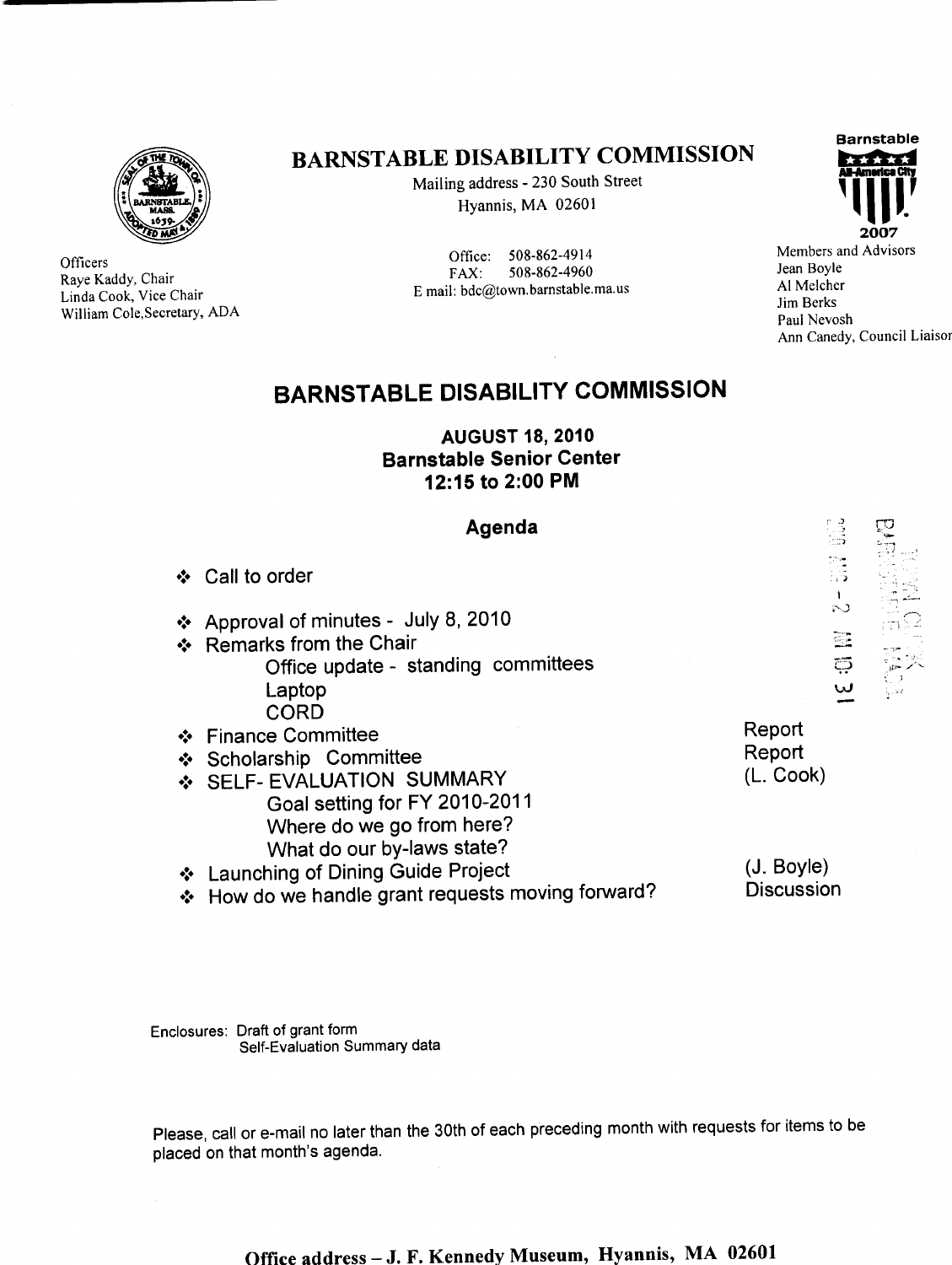

**Officers** Raye Kaddy, Chair Linda Cook, Vice Chair William Cole, Secretary, ADA BARNSTABLE DISABILITY COMMISSION

Mailing address - 230 South Street Hyannis, MA 02601

Office: 508-862-4914 FAX: 508-862-4960 E mail: bdc@town.barnstable.ma.us



Members and Advisors Jean Boyle Al Melcher Jim Berks Paul Nevosh Ann Canedy, Council Liaison

### BARNSTABLE DISABILITY COMMISSION **MINUTES** July 8, 2010

ATTENDEES: Jean Boyle, Raye Kaddy, Bill Cole, Linda Cook, Paul Nevosh

Also Present: Richard Andres

Meeting called to order at 10:06 A.M.

Public Comment – None

Minutes of 5/19/10: On a motion by Linda Cook, seconded by Paul Nevosh, the  $\overline{\text{Commission VOTED}}$  4-0 with one abstention (Cole) to approve the minutes.

Minutes of 6/15/10: On a motion by Bill Cole, seconded by Jean Boyle, the  $\overline{\text{Commission VOTED}}$  4-0 with one abstention (Nevosh) to approve the minutes.

On a motion by Linda Cook, seconded by Bill Cole, the Commission VOTED unanimously to adjourn at  $10:15$  A.M.

Respectfully submitted: Bill Cole

William EC

Office address - J. F. Kennedy Museum, Hyannis, MA 02601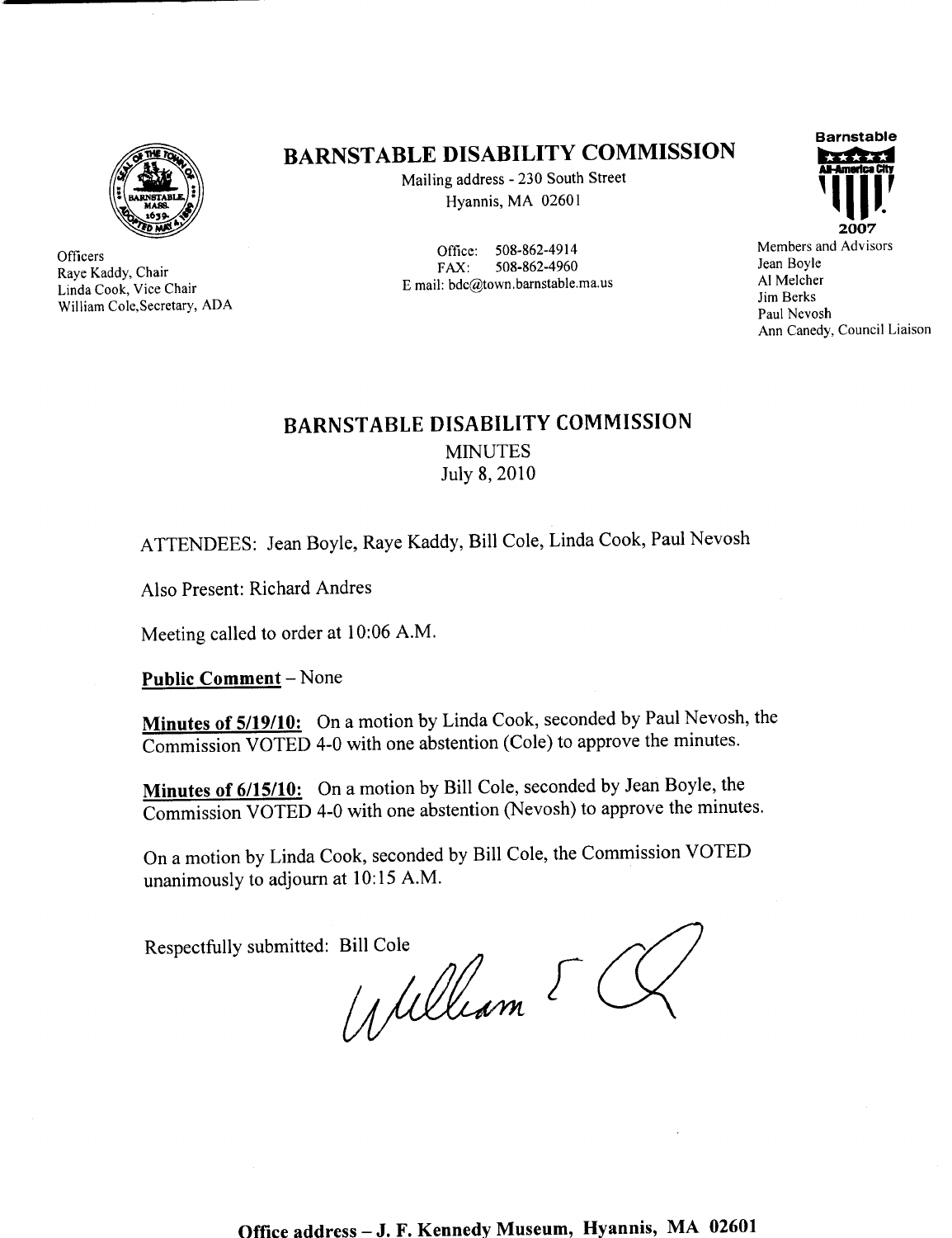## COMMISSIONER RESPONSES 2010

These are the results from <sup>5</sup> people who returned the evaluation form

- 1. Update by-laws and review mission statement
- 2. Reduce the number of commission goals to a reasonable size; prioritize
- 3. Discuss office needs; use, help, etc
- 4. Membership and alternates
- 5. Look at ways to take action steps to inform businesses, local citizens, boards, departments and community of ADA information (e.g. requirements)
- 6. Review parking patrol via police detail format
- 7. Complete Dining Guide
- 8. Firm up goals, by-laws, and mission statement
- 9. Recruit new board members with P.R. experience
- 10. Complete accessibility surveys on golf courses, libraries Airports
- 11. Build the BDC link on the town website to be a stronger resource
- 12. Handicap parking and access to all town facilities, buildings, beaches and businesses in town
- 13. Identify a need within the town and develop a project similar to the fishing deck, that would enhance the lives of disability limited citizens and visitors
- 14 Continue our work on planning for natural and man made emergencies for the elderly and handicapped
- 15. Set up grant program and start using it
- 16. Set goals for 2010-2011 and keep them manageable. Possibly have a set of on-going goals and long term goals.

Date: 7/10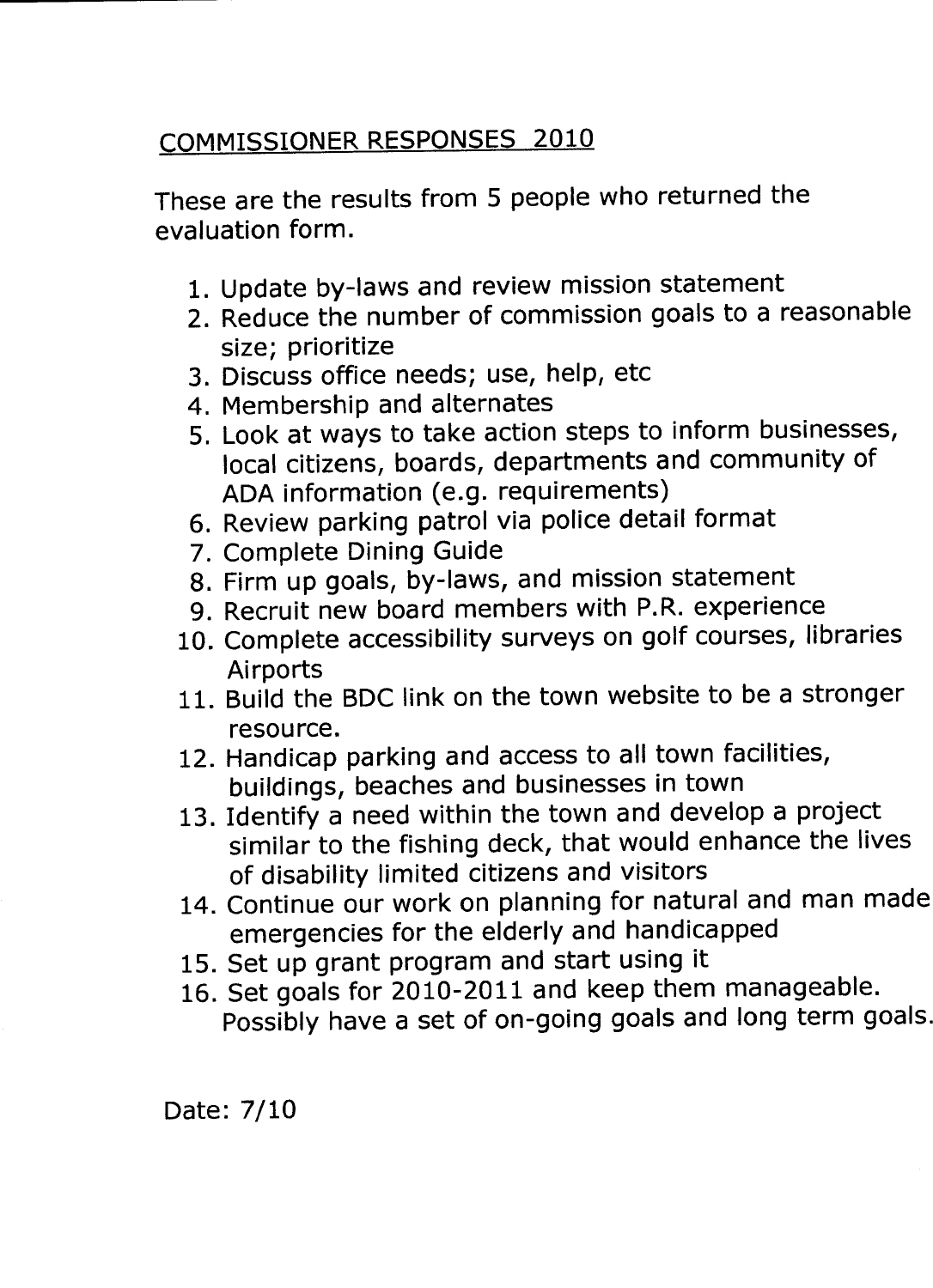### Town of Barnstable Disability Commission Self-Evaluation 2010

This evaluation form will be used by the Commission members to get an impression of how well we are doing. This exercise will help us become aware of areas where we excel and where we can improve

Please fill out and bring to the next meeting. Please attach any additional comments or suggestions. This is a serious undertaking and one we feel is important to our future

| Considerations                                                                                                 | Very<br>Good | Good   | 3<br>Ave         | Fair | Poor |
|----------------------------------------------------------------------------------------------------------------|--------------|--------|------------------|------|------|
| 1. Commission has full and common<br>understanding of the roles and<br>responsibilities of Commission          |              |        |                  |      |      |
| 2. Commission members understand the<br>organization's mission and its programs                                |              |        |                  |      |      |
| 3. Structural pattern(officers,committees)<br>is clear                                                         |              | ンレレ    |                  |      |      |
| 4. Commission has clear goals and actions<br>resulting from realistic planning                                 |              |        | $V\mathcal{V}$ i |      |      |
| 5. Commission receives regular reports on<br>finances, program performance, and<br>all other important matters |              | را کرد |                  |      |      |
| 6. Commission effectively represents the<br>organization to the community                                      |              |        |                  | SIV  |      |
| 7. Commission meetings facilitate focus<br>and progress on important organizational $\sqrt{N}$<br>matters      |              |        |                  |      |      |
| 8. Commission regularly monitors and<br>evaluates progress towards strategic<br>goals                          |              |        |                  |      |      |
| 9. Each commissioner feels involved and<br>interested in the Commission's work                                 |              |        |                  |      |      |
| 10. Diversity, disability and needed skills<br>are represented on the Commission                               |              |        |                  |      |      |
|                                                                                                                |              |        |                  |      |      |